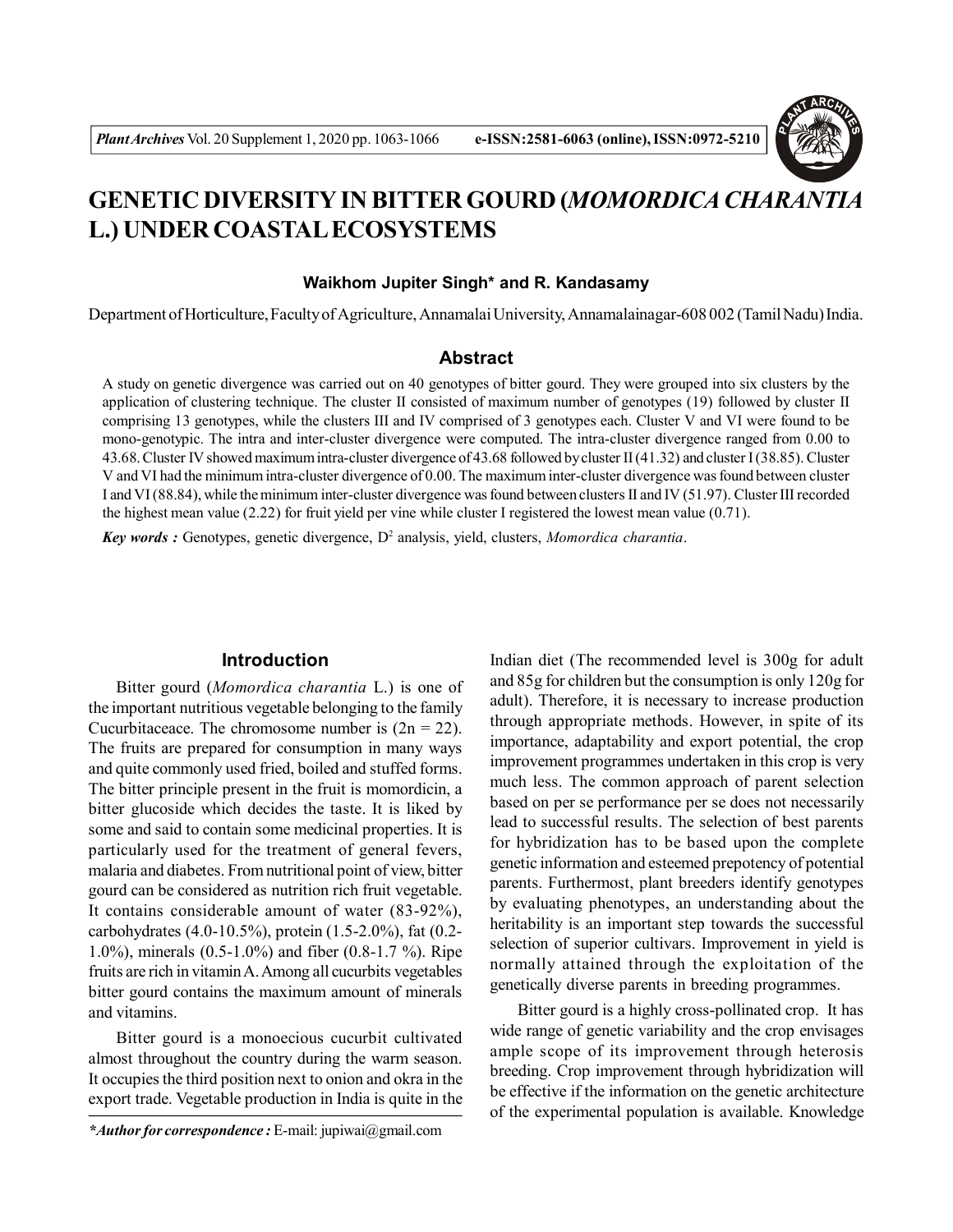of the combining ability and gene action responsible for important characters is also essential.

#### **Materials and Methods**

The present experiment was carried out at the Shivapuri, Cuddalore, Tamil Nadu, India. The forty bitter gourd genotypes which were collected from different agro-climatic regions of India were used for the experiment and summarized as MC 1 to MC 40. The experiment was laid out in a randomized block design with 3 replications of each genotype. Pits of 30 cm  $\times$ 30 cm  $\times$  30 cm size at 1.5  $\times$  1.5 m spacing were dug diameter and 30 cm depth were taken and then basins were formed. In each pit, five seeds were sown. Sowing was done in such a way that in each replication there was a single row of five plants per accession. The cultural and management practices were adopted according to the package of practices recommended by Tamil nadu Agricultural University. The observation were recorded by selecting five random plants for 14 quantitative traits along with 2 qualitative traits.  $D^2$  is the sum squares of difference between any two populations for each of the uncorrelated variables (ys) obtained by transforming correlated variables (xs) through pivotal condensation method. The square root of these  $D^2$  values gives the general distance between the two populations. The significance of the  $D^2$  values between any two populations is determined by taking  $D^2$  values as the calculated value of  $X^2$  for P degrees of freedom, where P is the number of characters considered. Based on degree of divergence  $(D^2 \text{ values})$  between any two genotypes, grouping of genotypes was done by using Tocher's method (Singh *et al*., 1977). In this method, the populations are arranged in order of their relative distances  $(D^2 \text{ values})$  from each other and a table is formed. Mahalanobis (1936) developed this model to determine divergence among, populations in terms of generalized group distance.

# **Results and Discussion**

All the 40 genotypes were grouped into six clusters by the application of clustering technique. The constituents of different clusters are presented in table 1. The clusters II consisted of the maximum number of genotype (19) followed by cluster I comprising of 13 genotypes, while the clusters III and IV had 3 genotypes each. Cluster V and VI comprising one genotype. Therefore, genotypes originating at the same place might have developed different architectures. Likewise, genotypes at different places may possess similar characteristics. Thus, genetic diversity was the outcome of several factors along with a factor of geographical diversity. A similar trend of clustering pattern of diversification of genotypes based on origin was reported by Kumari *et al*. (2017), Angadi and Mulge (2018), Maurya *et al*. (2018) and Jatav *et al*. (2019). The intra and inter-cluster distance were computed and were presented in table 2. The intra-cluster distance ranged from 0.00 to 43.68. Cluster IV showed the maximum intra-cluster distance of 43.68 followed by cluster II (41.32) and cluster I (38.85). Cluster V and VI had the minimum intra-cluster distance 0.00 followed by cluster III (32.83). The maximum inter-cluster distance was found between cluster I and VI (88.84), while the minimum inter-cluster distance was found between clusters II and IV (51.97). Minimum inter-cluster distance was noticed between cluster II and IV, which explains that the genotypes in these cluster would have been evolved by similar evolutionary procedures even though their origin was different. Maximum inter-cluster distance was noticed between cluster I and VI (table 2). This wider distance indicated that the hybridization among the genotypes between these clusters would produce successful hybrids and desirable segregants in further generations. The lower intra-cluster distance was noticed in cluster V and VI which shows the closeness of genotypes included in the cluster, while the highest intracluster distance was recorded by the cluster IV. The limited gene exchange between the genotypes of the cluster may be the reason for the highest intra-cluster distance. Further selection for diverse characters could be a reason for such as high intra-cluster divergence. In addition to the general feature of variation and divergence indicated, this study also provides the information as of the potent character that contributes to the divergence. The most important trait found to cause maximum genetic divergence is sex ratio (29.23%), ascorbic acid content (19.62%), days to first female flower (12.05%) and days to first fruit harvest (8.59%). Maurya *et al*. (2018), Tyagi *et al*. (2017), Singh *et al*. (2014), Singh *et al*. (2013) contributed that sex ratio, ascorbic acid content, days to first female flower and days to first fruit harvest was a major character that caused genetic divergence.

Computing the cluster mean values, it was found that, the cluster III showed high values for ten of the characters *viz*, days to first male flower, node number of first female flower, node number of first male flower, vine length, days to first fruit harvest, fruit length, fruit girth, average fruit weight, seeds per fruits and fruit yield per vine. Interestingly, it is noticed that the genotype MC 13 from the same cluster III contributed for the characters *viz*., vine length, days to first fruit harvest, fruit girth, average fruit weight and fruit yield per vine. Hence, this genotype may serve as an ideal plant for hybridization programme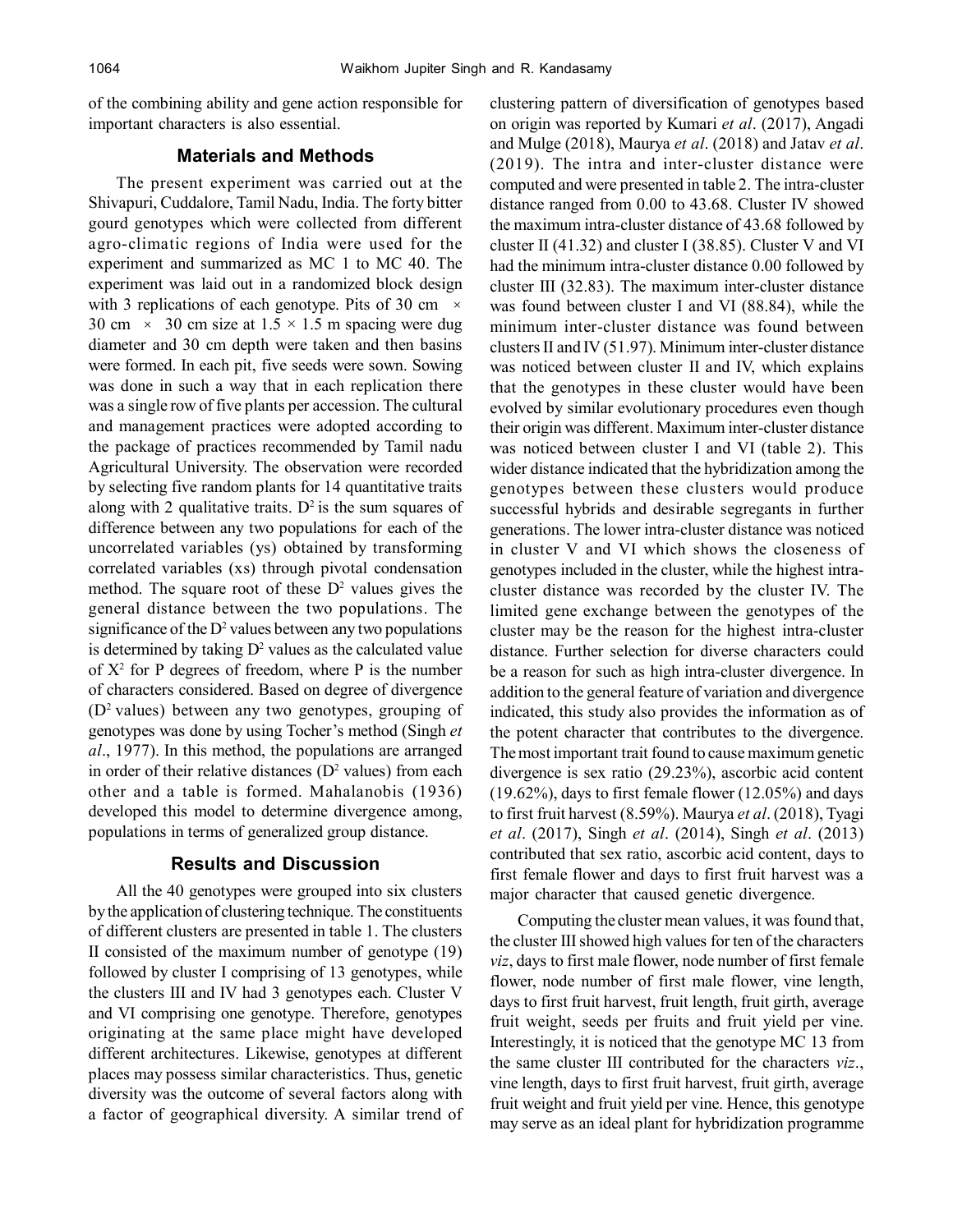| S.  | <b>Cluster</b> | No. of    | <b>Genotypes</b>                                                                                                                 |
|-----|----------------|-----------|----------------------------------------------------------------------------------------------------------------------------------|
| no. |                | genotypes |                                                                                                                                  |
|     |                | 13        | MC 24, MC 36, MC 26, MC 21, MC 29, MC 3, MC 19, MC 33, MC 27, MC 10, MC 23, MC 32, MC 9                                          |
| 2   | П              | 19        | MC 8, MC 39, MC 38, MC 5, MC 25, MC 40, MC 31, MC 4, MC 30, MC 7, MC 37, MC 11, MC 2, MC<br>22, MC 12, MC 35, MC 17, MC 6, MC 15 |
| 3   | Ш              |           | MC 1, MC 13, MC 20                                                                                                               |
| 4   | <b>IV</b>      |           | MC 18, MC 16, MC 28                                                                                                              |
| 5   | V              |           | MC 14                                                                                                                            |
| 6   | VI             |           | MC34                                                                                                                             |

Table 1 : Clustering pattern of 40 genotypes on the basis of Mahalanobis D<sup>2</sup> statistics.

**Table 2 :** Intra and Inter cluster distance between genotypes of bitter gourd.

| <b>Cluster</b> |                |                | Ш              | IV             |                |                |  |
|----------------|----------------|----------------|----------------|----------------|----------------|----------------|--|
|                | 1509.07(38.85) | 3394.51(58.26) | 7402.86(86.04) | 4941.27(70.29) | 7809.08(88.37) | 7892.37(88.84) |  |
|                |                | 1706.98(41.32) | 3152.40(56.15) | 2700.91(51.97) | 3092.94(55.61) | 3551.84(59.60) |  |
| Ш              |                |                | 1077.89(32.83) | 6110.38(78.17) | 2787.28(52.79) | 2972.54(54.52) |  |
| IV             |                |                |                | 1908.32(43.68) | 3721.71(61.01) | 4590.94(67.76) |  |
|                |                |                |                |                | (0.00)         | 3468.31(58.89) |  |
| VI             |                |                |                |                |                | (0.00)         |  |

Values in parenthesis indicates D value, Bold value indicates intra cluster distance

| <b>Characters</b>                  | <b>Clusters</b> |              |              |           |       |       |  |  |
|------------------------------------|-----------------|--------------|--------------|-----------|-------|-------|--|--|
|                                    | I               | $\mathbf{I}$ | $\mathbf{m}$ | <b>IV</b> | V     | VI    |  |  |
| Days to first male flower          | 43.80           | 39.32        | 34.37        | 42.46     | 38.31 | 35.43 |  |  |
| Days to first female flower        | 53.67           | 48.87        | 43.79        | 52.03     | 40.24 | 43.60 |  |  |
| Node number of first male flower   | 9.48            | 7.92         | 6.37         | 8.90      | 9.37  | 6.43  |  |  |
| Node number of first female flower | 17.52           | 15.87        | 13.15        | 17.40     | 13.50 | 13.36 |  |  |
| <b>Sex ratio</b>                   | 16.46           | 30.66        | 39.81        | 32.74     | 34.26 | 46.24 |  |  |
| Vine length $(m)$                  | 2.73            | 3.66         | 4.76         | 3.45      | 4.62  | 3.22  |  |  |
| No. of primary branches per vine   | 10.00           | 12.29        | 15.18        | 10.48     | 16.50 | 14.50 |  |  |
| Days to first fruit harvest        | 73.00           | 65.89        | 57.10        | 69.41     | 58.28 | 79.06 |  |  |
| Fruit length (cm)                  | 14.11           | 14.22        | 18.33        | 9.21      | 10.59 | 13.42 |  |  |
| Fruit girth (cm)                   | 11.65           | 10.83        | 14.14        | 8.12      | 8.33  | 10.35 |  |  |
| Average fruit weight (g)           | 77.47           | 79.00        | 107.68       | 47.41     | 65.44 | 63.44 |  |  |
| Number of fruits per vine          | 8.56            | 15.40        | 20.30        | 20.94     | 25.53 | 21.23 |  |  |
| Seeds per fruit                    | 14.62           | 13.17        | 19.13        | 8.31      | 8.33  | 12.28 |  |  |
| TSS (Brix <sup>o</sup> )           | 5.20            | 4.91         | 5.21         | 4.80      | 3.21  | 6.28  |  |  |
| Ascorbic acid content (mg/100g)    | 67.69           | 65.91        | 86.72        | 49.50     | 71.24 | 87.45 |  |  |
| Fruit yield per vine (kg)          | 0.71            | 1.27         | 2.22         | 1.22      | 1.88  | 1.42  |  |  |

Table 3 : Cluster mean of 40 bitter gourd genotypes for various characters.

for improving the vine length, days to first fruit harvest, fruit girth, average fruit weight and fruit yield per vine. Similarly, the genotype MC 1 from cluster III had contributed for fruit length, seeds per fruit and ascorbic acid and node number of first male flower. The genotype MC 14 which falls under cluster V had contributed for the earliest female flowering and also observed more

number of fruits and primary branches per vine. The genotype 24 which falls under cluster I has minimum sex ratio (male flowers for one female flower). The genotype MC 30 of cluster II possessed the earliest node of female flower while genotype 36 of cluster VI had maximum content of TSS. Among the six parents selected for hybridization programme, they fell into different divergent